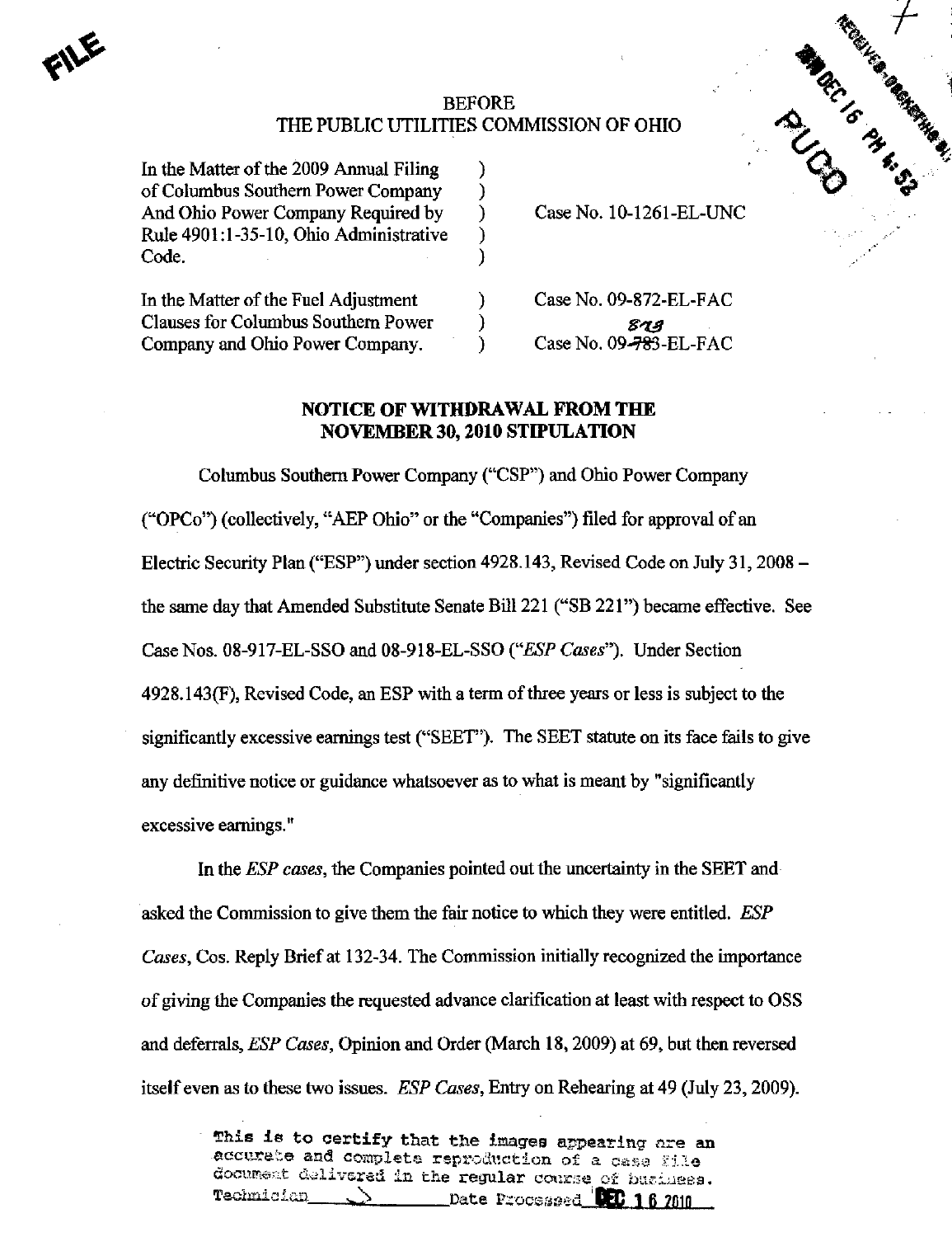The workshop proceeding which was intended to bring clarity to the statute did not conclude until August 25, 2010. In the Matter of the Investigation into the Development of the Significantly Excessive Earnings Test Pursuant to Amended Substitute Senate Bill 221 for Electric Utilities, Case No. 09-786-EL-UNC, Entry on Rehearing (August 25, 2010). Even then as to several of the most critical uncertainties in the statute, the Commission declined to provide specificity or guidance. Id. Finding and Order at 9,16,27 (June 30,2010).

On September 1,2010, after several delays in the procedural schedule through no fault of AEP Ohio, the Companies made their 2009 SEET filing and initiated this proceeding. After having fully litigated this case over several months through extensive discovery, multiple rounds of testimony and a robust evidentiary hearing, a diverse set of parties (including the Staff and several customer groups and the Companies) was able to reach an agreement that fully resolved all of the issues in this proceeding as well as resolving all issues in the pending fuel adjustment clause audit cases (Case Nos. 09-872- EL-FAC and 09-873-EL-FAC) and resolving certain issues involving the merger application (Case No. 10-2376-EL-UNC). The Stipulation and Recommendation ("Stipulation") was filed on November 30,2010.

Given the longstanding uncertainty regarding the statutory SEET and the outstanding financial issues associated with the Companies' 2009 earnings, die Signatory Parties agreed to include  $-$  as part of the package deal reflected in the Stipulation  $-$  an expedited procedural schedule for consideration of the Stipulation. Specifically, Paragraph 1 of Section X provided that the additional testimony, briefing and hearing was to be completed in December so that the case would be fully submitted for decision

 $\boldsymbol{2}$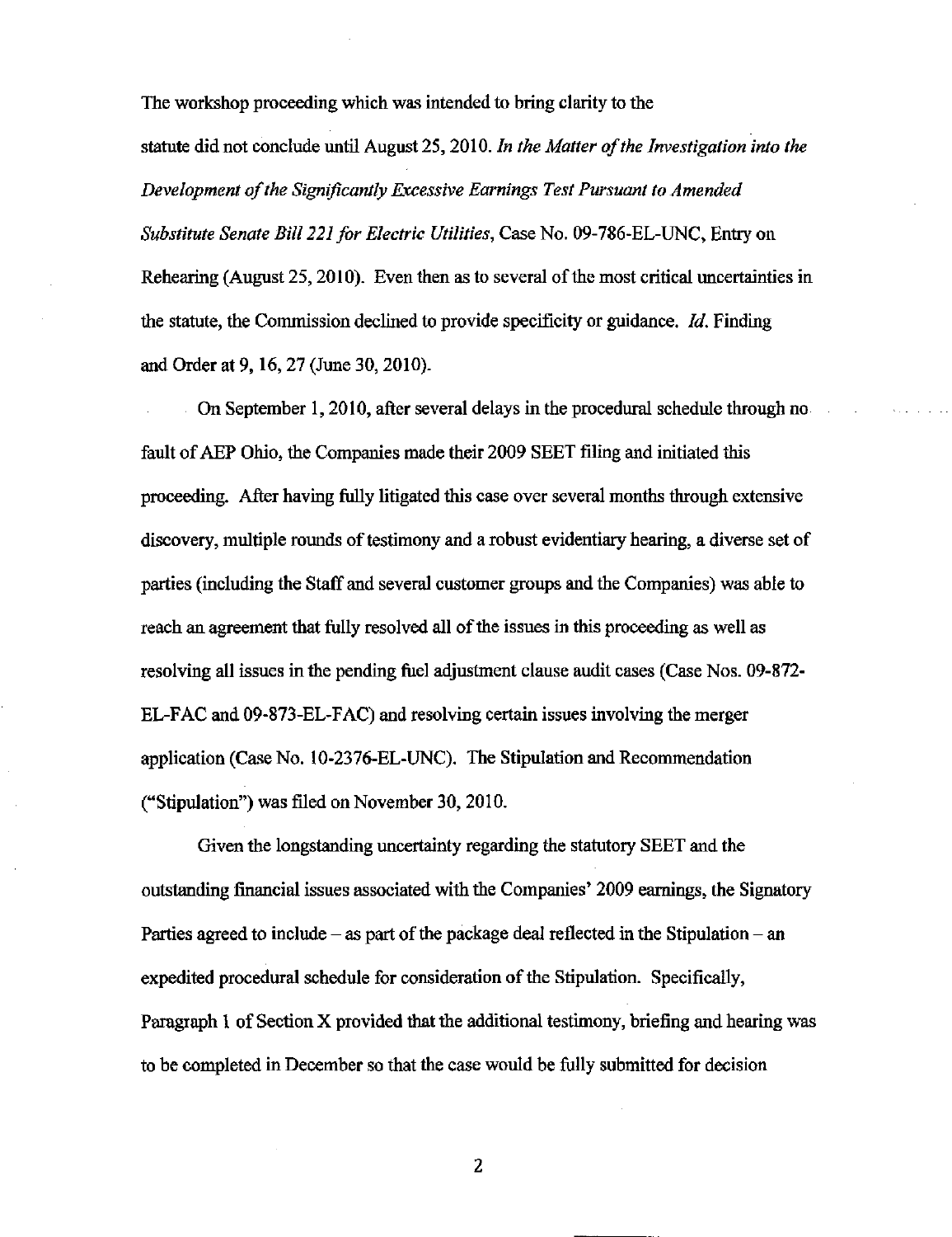before the end of 2010. Based on the objections of non-signatory parties, the Commission (through its Attomey Examiner) swiftly decided to substantially modify this integral component of the Stipulation. In a December 3, 2010 Entry, the Attorney Examiner simply found "that parties will require additional time to evaluate the provisions of the proposed Stipulation, prepare any testimony to be offered in opposition to the Stipulation and prepare for a hearing on the proposed Stipulation." The Entry went on to establish an open-ended procedural schedule that, at the earliest, would likely have resulted in a decision in the second quarter of 2011.

In addition to explicitly modifying the provisions regarding the timing of the briefing and hearing ofthe Stipulation, the delayed procedural schedule also blocks implementation of several key provisions in the Stipulation. For example, CSP agreed to modify its 6% rate cap for 2011, as authorized in the *ESP Cases*, in Paragraph 1 of Section IV of the Stipulation. In Paragraph 2 of Section IV, CSP also agreed to forego its First Quarter 2011 filing involving the Environmental Investment Carrying Charge Rider and to forego carrying charges starting in the First Quarter of 2011. Similarly, imder Section VI of the Stipulation, the Companies were to undertake an aggressive schedule to sell a coal reserve asset owned by its shareholders, starting in the First Quarter of 2011. That sale process, among other things, was tied to the waiver of carrying charges under Paragraph 1 of Section IV of the Stipulation. Taken together with the explicit modification of Paragraph 1 of Section  $X$  of the Stipulation involving the expedited schedule, the December 3 Entry has directly and indirectly modified several of the Stipulation provisions. AEP Ohio is not willing to unilaterally comply with these various commitments under the Stipulation pending the outcome of a Commission decision

3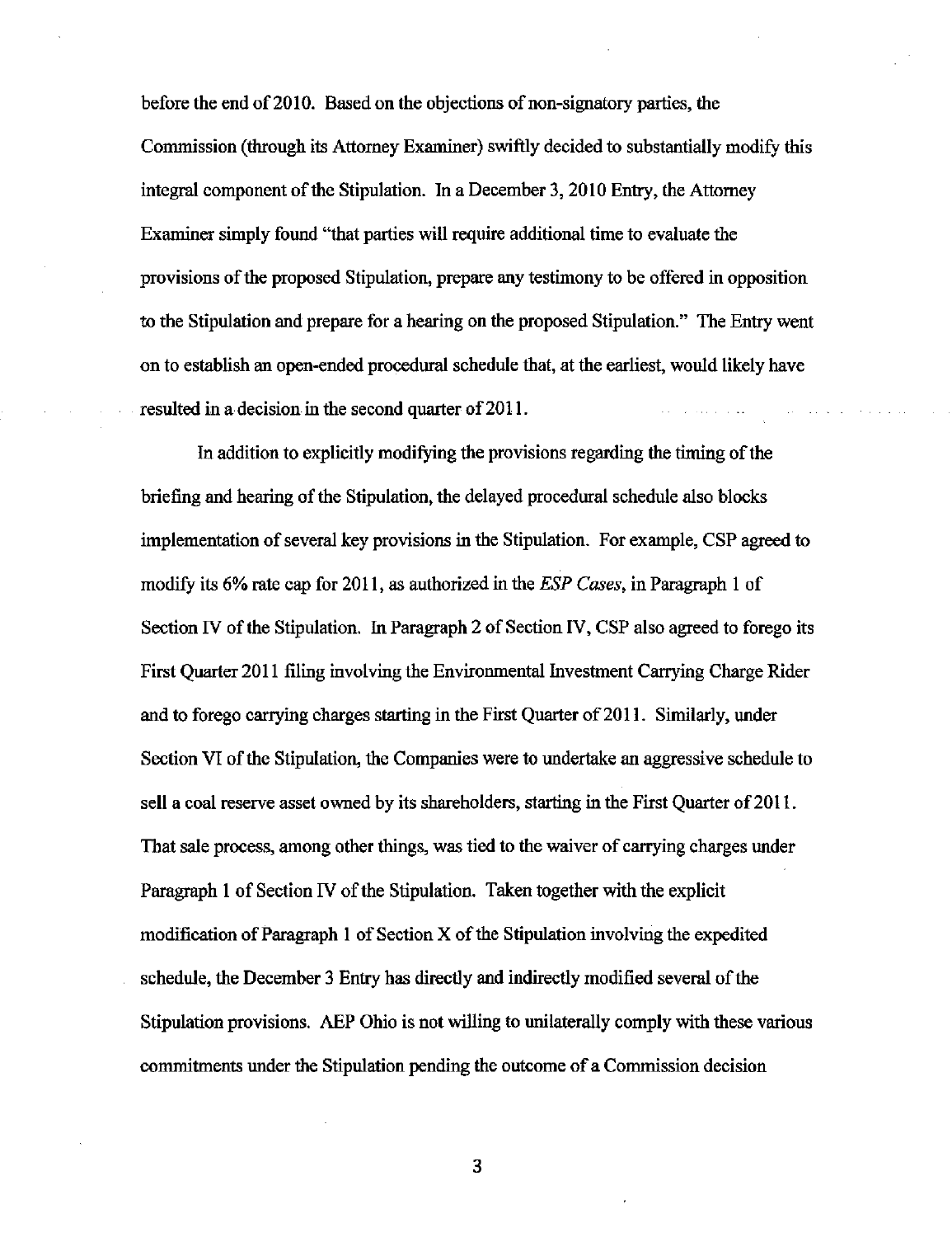considering the adoption of the Stipulation that is based on the open-ended schedule established in the December 3 Entry.

Pursuant to Paragraph 5 of Section X of the Stipulation, any Signatory Party may terminate and withdraw from the Stipulation based on a material modification of the Stipulation by the Commission. While this boilerplate Stipulation provision also recognizes that the affected Signatory Party may have the right to apply for rehearing and/or attempt to re-negotiate around any modification made by the Commission, those aspects of die Stipidation do not apply here, given that the December 3 Entry irrevocably modifies several key provisions of the Stipulation, as described above. As explained above, the entire Stipulation was premised on being effective by the First Quarter of 2011 and those modifications cannot be cured through rehearing or negotiations and AEP Ohio is waiving its right to pursue rehearing on these issues. Accordingly, as a result of the above-described material modifications of the Stipulation, AEP Ohio hereby permanently withdraws from the Stipulation and terminates the Stipulation.

The other Signatory Parties agree that AEP Ohio has the right to permanently withdraw and terminate the Stipulation under the present circumstances. Consequently, the Stipulation is dissolved, terminated, void and no longer of any effect. Since the Companies had agreed as part of the Stipulation to specific funding commitments for the benefit of certam customer Signatory Parties, the Companies are holding those Signatory Parties harmless by agreeing that the Companies will unilaterally and voluntarily fulfill their obligations under Paragraphs  $1, 2$  and  $3$  of Section IX of the Stipulation, notwithstanding that the Stipulation itself is terminated. As a related matter, CSP will also agree as part of its upcoming Electric Security Plan filing to propose and work with

4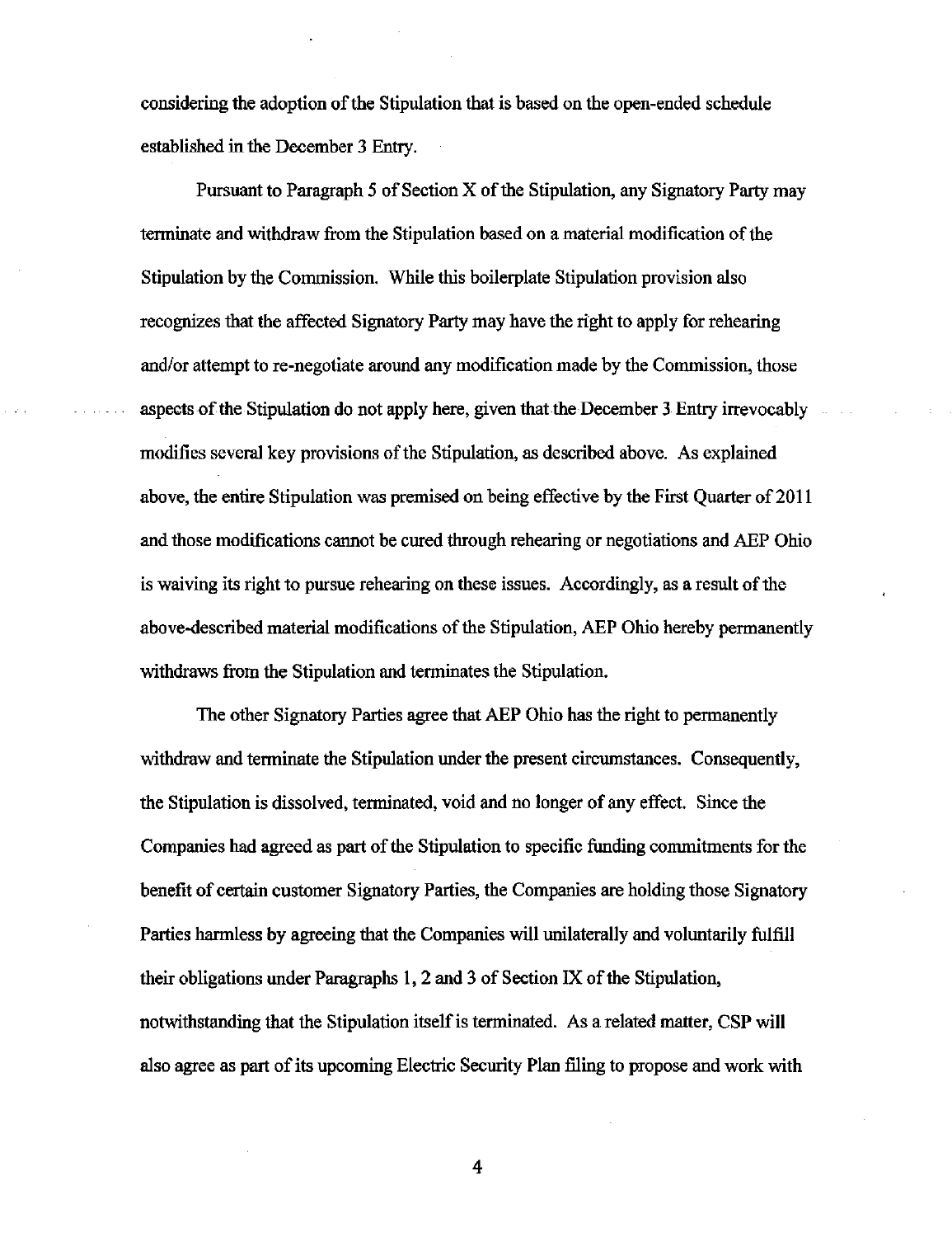Staff to develop a Phase II pilot program for AEP Ohio's gridSMART program beyond the current footprint of Phase I, which will include dynamic pricing options. Thus, all of the issues presented and litigated in this proceeding are fully submitted and await decision by the Commission.

Respectfully Submitted,

Respectfully submitted.

Steven T. Nourse American Electric Power Corporation 1 Riverside Plaza, 29<sup>th</sup> Floor Columbus, Ohio 43215-2373 Telephone: (614) 716-1608 Facsimile: (614) 716-2950 Email: [stnourse@aep.com](mailto:stnourse@aep.com) 

Daniel R. Conway Porter Wright Morris & Arthur Huntington Center 41 S. High Street Columbus, Ohio 43215 Telephone: (614) 227-2770 Fax: (614) 227-2100 Email: [dconwav@porterwright.com](mailto:dconwav@porterwright.com)

Counsel for Columbus Southem Power Company and Ohio Power Company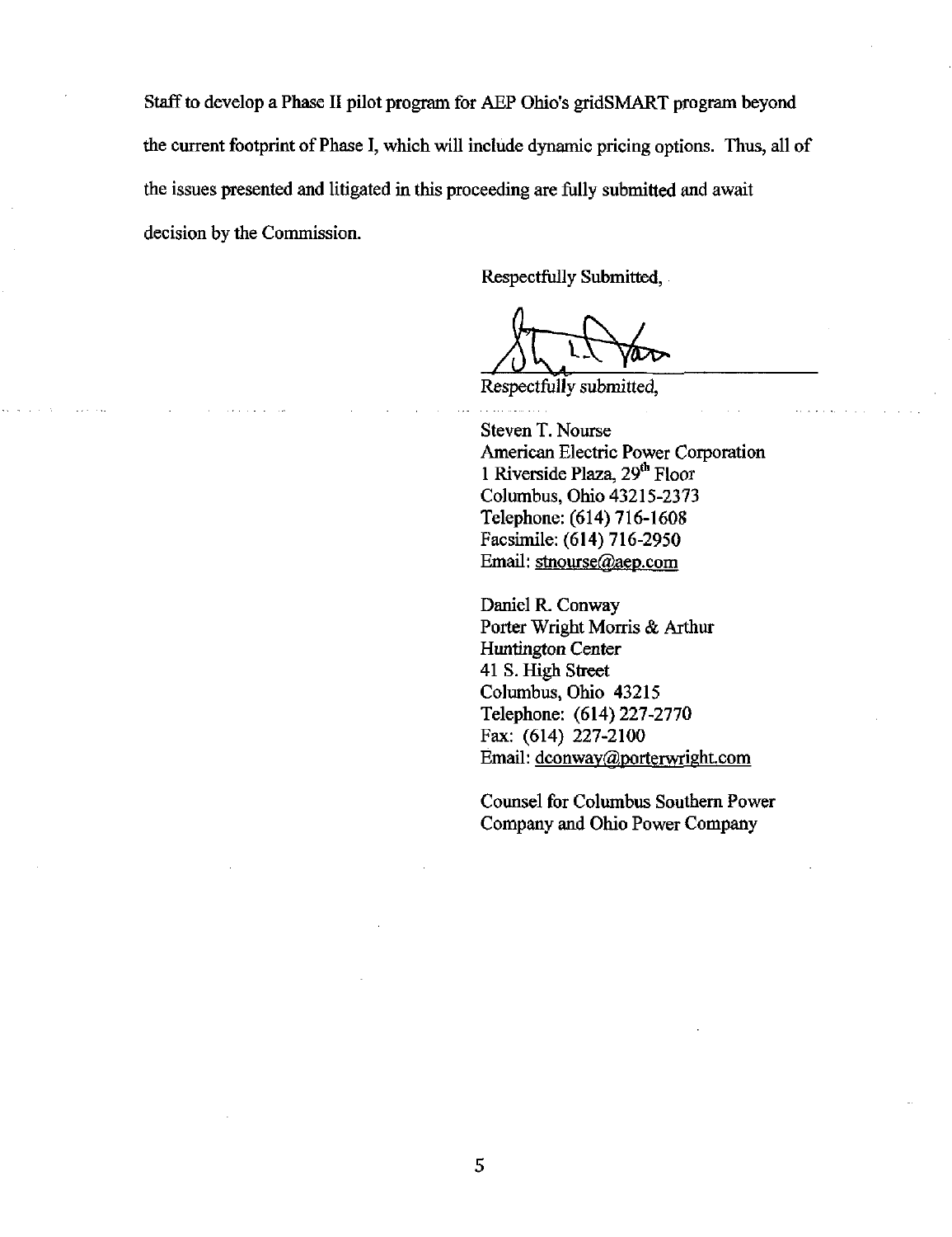## PROOF OF SERVICE

I certify that Columbus Southem Power Company's and Ohio Power Company's Notice of Withdrawal was served by U.S. Mail upon counsel for all parties of record identified below this  $16<sup>th</sup>$  day of December, 2010.

 $8t$ 

Steven T. Nourse

Thomas W. McNamee Sarah J. Parrot Assistant Attomeys General Public Utilities Section 180 East Broad Street, 6th Floor Columbus, Ohio 43215-3793 [thomas.mcnamee@puc.state.oh.us](mailto:thomas.mcnamee@puc.state.oh.us)  [sarah.parrot@puc.state.oh.us](mailto:sarah.parrot@puc.state.oh.us) 

Samuel C, Randazzo Joseph M. Clark McNees Wallace & Nurick LLC 21 East State Street, 17th Floor Columbus, OH 43215 [sam@mwncmh.com](mailto:sam@mwncmh.com)  iclark@mwncmh.com

David C. Rinebolt Colleen L. Mooney Ohio Partners for Affordable Energy 231 West Lima Street Findlay, Ohio 45839-1793 [drinebolt@ohiopartners.org](mailto:drinebolt@ohiopartners.org)  [cmooney2@colimibus.rr.com](mailto:cmooney2@colimibus.rr.com) 

John W. Bentine Mark S. Yurich Matthew S. White Chester Wilcox & Saxbe LLP 65 East State Street, Suite 1000 Columbus, Ohio 43215 [jbentine@cwslaw.com](mailto:jbentine@cwslaw.com)  [myurich@cwslaw.com](mailto:myurich@cwslaw.com)  [mwhite@cwslaw.com](mailto:mwhite@cwslaw.com) 

David F. Boehm Michael L. Kurtz Boehm Kurtz & Lowry 36 East Seventh Street, Suite 1510 Cincinnati, Ohio 45202 dboehm@BKLlawfirm.com [mkurtz@BKLlawfirm.com](mailto:mkurtz@BKLlawfirm.com) 

Michael R. Smalz Ohio Poverty Law Center 555 Buttles Avenue Columbus, Ohio 43215 [msmalz@Qhiopovertvlaw.org](mailto:msmalz@Qhiopovertvlaw.org)